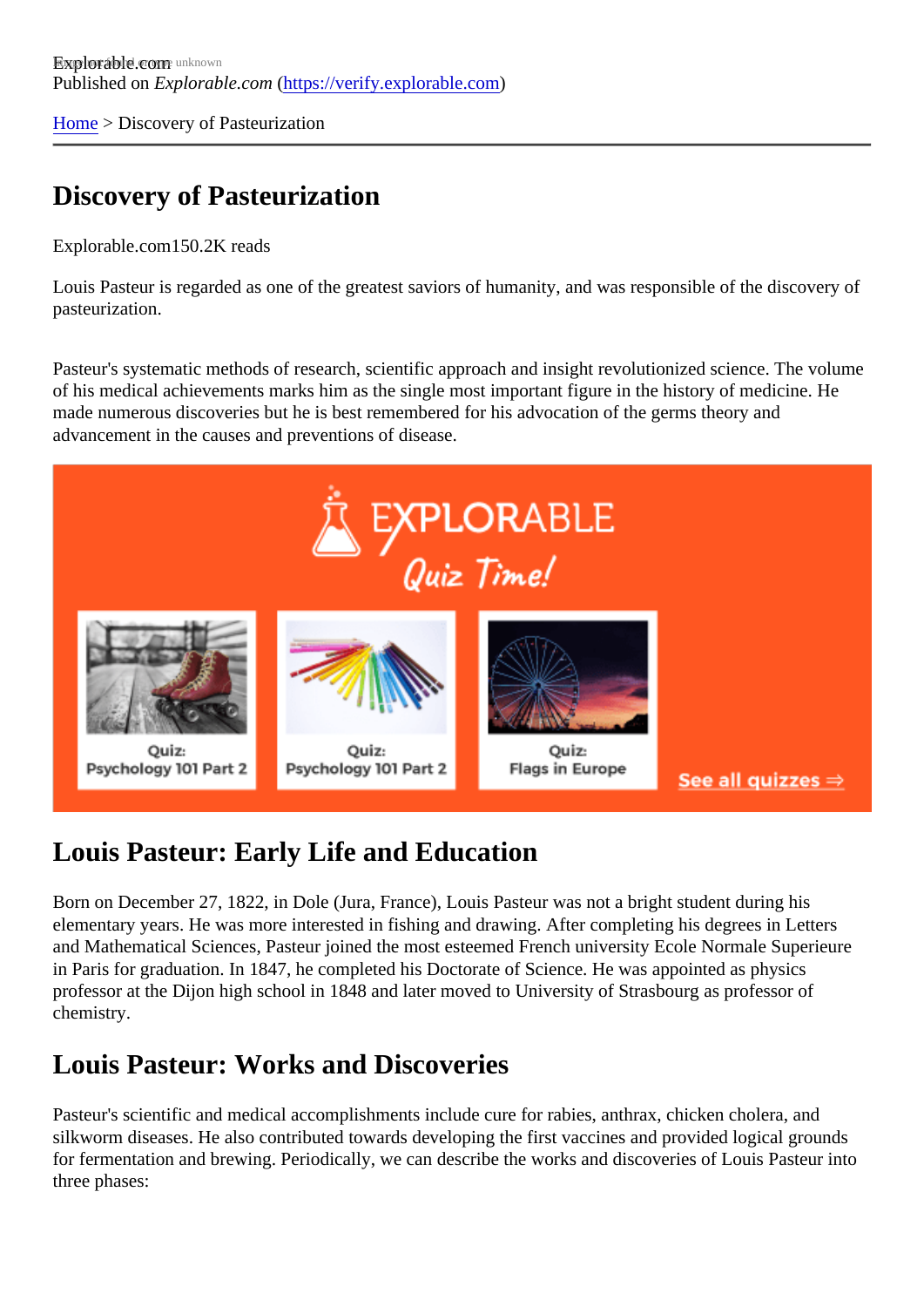- 1. 1847 to 1862 (Pasteur as a physicist and a chemist)
- 2. 1862 to 1877 (Pasteur as a biologist)
- 3. 1877 to 1887 (Pasteur as a microbiologist)

## **1847 to 1862 (Pasteur As a Physicist and a Chemist)**

### **Crystallography**

Louis Pasteur launched his remarkable scientific career as a chemist studying organic crystals. Through his comprehensive research on crystallography, chemistry and optics, Pasteur demonstrated that a crystal's shape, its molecular structure and its effect on polarized light are all interrelated. Stereochemistry (or spatial chemistry) which initiated the development of chemical synthesis was originated after Pasteur described this fundamental rule:

"Only products originating under the influence of life are asymmetrical, because the cosmic forces that preside over their formation are themselves asymmetrical".

#### **Alcoholic Fermentation**

Pasteur's discovery of molecular asymmetry occurred during experimentation on paratartrate crystals. He discovered that under polarized light, inactive substance became active due to fermentation. Based on his experiments, he associated fermentation with life which led him from studying molecular asymmetry to contagious diseases through fermentation.

Pasteur laid foundation for all microbiological techniques through his research on lactic and alcoholic fermentation and defined these principles:

- All fermentation is caused by a microorganism
- There's a particular ferment for every given fermentation
- A sterile culture medium is required for ferment growth
- Medium has to be seeded with absolute ferment particles

# **1862 to 1877 (Pasteur As a Biologist)**

#### **Spontaneous Generation**

Pasteur with his research and ingenious experiments on fermentation rejected the long prevailing spontaneous generation theory. In his paper in 1862, he explained that airborne dust carried the germs of yeasts and microorganisms present during the fermentation process. And even the most perishable liquids could be preserved if they were kept away from these germs. Through different innovative yet simple experiments involving grapes, fermentable solutions and swan-neck flask he clinched the spontaneous generation argument.

#### **Pasteurization: (Wine & Beer Diseases)**

Pasteur continued his research and applied his microbiological techniques to agricultural and industrial sectors successfully. His pasteurization process concluded that all fermentable liquid could be prevented from a spoiling with a special heating treatment. This method was particularly implemented to save wines and beers from diseases by heating at 55ºC.